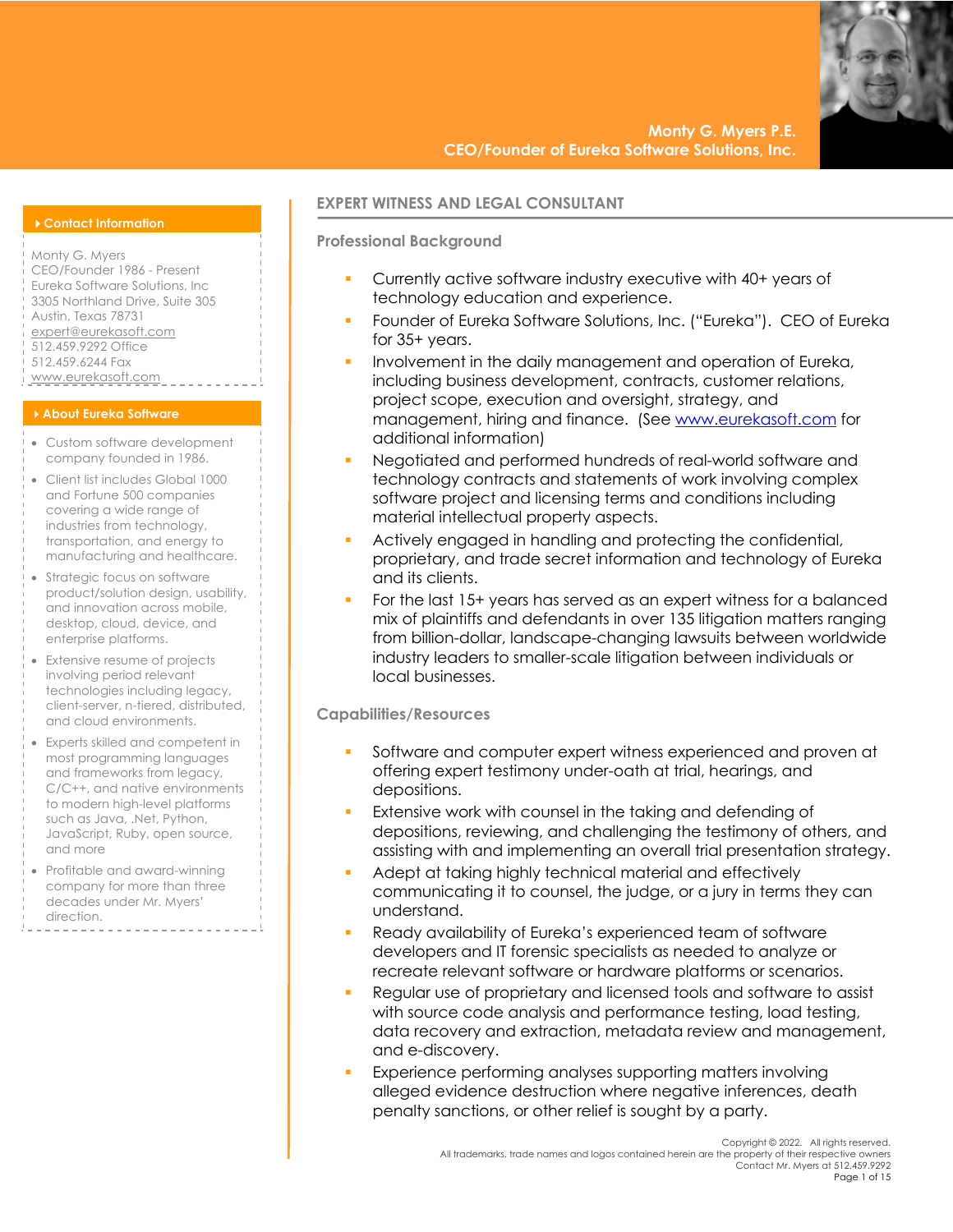### 4**Personal Information**

- § Native of Nashville, Tennessee
- Resident of Austin, Texas since 1986
- Bachelor of Science in Engineering, Texas A&M University, Cum Laude
- § Substantial graduate level course work at the University of Texas
- **Exercise Engineer** Licensed Professional Engineer #75271, State of Texas
- **Private Instrument Rated Pilot** #3014095
- **Inventor on US Patent No.** 6775644 System load testing coordination over a network and US Patent No. 6601020 System load testing coordination over a network

. . . . . . . . . . . . . . . .

## **Elite Expert Designation**



Designated as an Elite Expert™ by IMS *ExpertServices™*, the premier subject matter expert search firm in the legal industry, providing customized expert witness search services to more than 90 of the AmLaw 100 and half of the Fortune 100."

**Practical Implementations of Expertise**

- § Review and comparison of software source code and functionality in relation to contractual commitments and requirements and/or protected intellectual property including, trade secrets, copyrights, and patents.
- § Computer/software forensics able to reverse engineer and reconstruct hardware and software environments from backups, remnants, and fragments of deprecated software. Eureka IT and Software development team is skilled at re-creating historical hardware and software environments.
- § Investigation and assessment of software project bidding, planning and performance with particular attention to adequacy of discovery, specifications, cost estimates, schedules, and deliverables.
- Functional and performance testing of software against applicable specifications, warranties or industry standards using proprietary and commercial testing tools and techniques.
- Evaluation and use of both traditional and modern software development techniques and strategies, including creative payment structures related to software application/effort valuation and intellectual property licensing and ownership.
- § Reviewing and exercising software applications and IT networks to expose and correct security issues and weaknesses.

**Applicability of Expertise**

- § Software Trade Secret **Misappropriation**
- § Software Intellectual Property (i.e., copyright, patents, trade secrets, derivative works)
- § Software Source Code Comparison and Analysis
- Patent Infringement/Noninfringement
- Patent Validity/Invalidity
- Non-compete Agreements
- § Computer/Software Forensics and Data Recovery
- § Software/ Computer Programming
- **•** Software Project Failure
- § Software/Computer Technology & Strategy Mapping
- § Software Testing
- § Software Analysis & **Development**
- § Software Security
- § Software Consultant Errors & Omissions
- § Revenue Recognition Models
- **•** Software Schedule Delay & Analysis
- § Software/Computer Contracts and Licenses
- § Software Quality Analysis
- **•** Software Project Estimating
- Software Outsourcing
- New Computer/Software Product Development and Investigation
- **•** Software Project Statement of Work and Specification Review
- § Software Product Economic Life
- § Information Technology Practices and Standards
- § E-discovery
- **Electronic Due Diligence**
- **•** Software Proposals
- § Software Development Methodologies and Standards
- § Internet/Cloud Commerce and Security
- **•** Dispute Resolutions
- **•** Internet & Web Strategies
- Software Application Valuation & Appraisals

Copyright © 2022. All rights reserved. All trademarks, trade names and logos contained herein are the property of their respective owners Contact Mr. Myers at 512.459.9292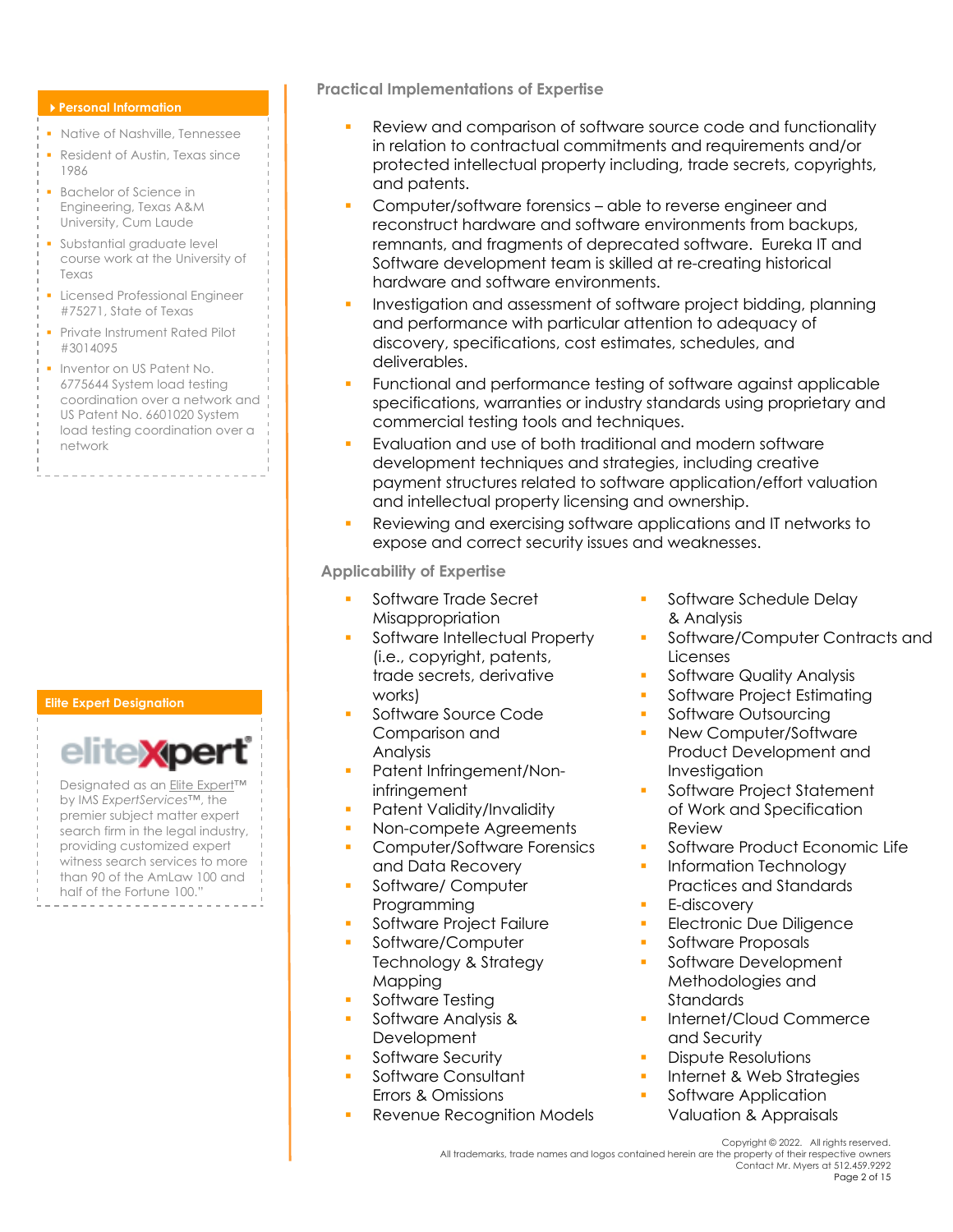**Representative Law Firm Clients** $STON + BIRD$  LLP Weil **GT** GreenbergTraurig **A<sub>CCLURE</sub>WOODS guinnemanuel trial lawyers** el urguhart a sulfivan II **Knobbe Martens** INTELLECTUAL PROPERTY **/ilsonElser** Thompson & Knight Impact haynes*boone* Setting preceden

**Examples of Cases and Engagements**

§ *Evolutionary Intelligence, LLC v. Apple, Inc., Cause No. 6:12-cv-783 (MHS), US District Court for the Eastern District of Texas, Tyler Division -* Consulting and testifying expert for the Defendant in software patent infringement case. (2013)

§ *American Airlines, Inc. v. Sabre Inc., Sabre Holdings, Inc. and Sabre Travel International Ltd., Cause No. 067-249214-10, 67th Judicial District Court, of the State of Texas, Tarrant County* - Consulting and testifying expert in a high-profile antitrust matter within the air travel industry involving travelshopping technologies for airfare and optional services. (2011-2013)

§ *American Airlines, Inc. v. Travelport Limited and Travelport, LP, Cause No. 4:11-cv-244-Y, US District Court for the Northern District of Texas, Fort Worth Division* - Consulting and testifying expert in a high-profile antitrust matter within the air travel industry involving travel shopping technologies for airfare and optional services. (2011-2013)

§ *Intellectual Ventures I LLC et*.*al. v. Symantec Corp., Cause No. 13-cv-440-LPS, US District Court for District of Delaware,* Consulting and testifying expert in software patent infringement case. (2013)

§ *DDB Technologies LLC v. Yahoo! Inc., Cause No. 1:10-cv-00273-JRN, US District Court for the Western District of Texas, Austin Division* – Consulting and testifying expert for Defendants in case involving alleged infringement of live sporting event broadcasting technology. (2011)

§ *Ford Motor Company v. Versata Software, Inc. f/k/a Trilogy Software, Inc. et.al.*, Case No. 15-10628-MFL-EAS, US District Court Eastern District of Michigan, Southern Division – Consulting and testifying expert for Plaintiff in case involving alleged patent and copyright infringement and trade secret misappropriation related to automotive configuration software. (2016)

§ *Ameranth, Inc. v. Marriott International, Inc. et.al.*, Case No. 12CV1631 JAH JMA, In the United States District Court for the Southern District of California, consulting and testifying expert witness in alleged patent infringement case involving hotel reservation software systems.

§ *JurisDictionUSA, Inc. v. Loislaw.com, Inc. and Aspen Publishers, Inc., et.al., Cause No. CV-2002-115 (II), Circuit Court of Crawford County, Arkansas, Civil Division* - Consulting and testifying expert for Defendant in significant case involving historical reconstruction and testing of legal software product and analysis and testimony concerning the performance of such software product against contract specifications. (2007-2008)

§ *Prostar Wireless Group, LLC v. Domino's Pizza, Inc. et.al.,* Case No. 3:16- CV-05399 (WHO), In the United States District Court, Northern District of California, consulting and testifying expert in trade secret misappropriation and breach of contract case involving pizza delivery driver tracking software. (2018)

§ *M&G Jewelry, Inc. v Zale Delaware, Inc. et.al.,* Cause No. DC-14- 12666, District Court of the 116th Judicial District, Dallas County, Texas - Consulting and testifying expert for Defendant in case involving alleged trade secret misappropriation related to retail jewelry store and jewelry repair operation management software. (2016)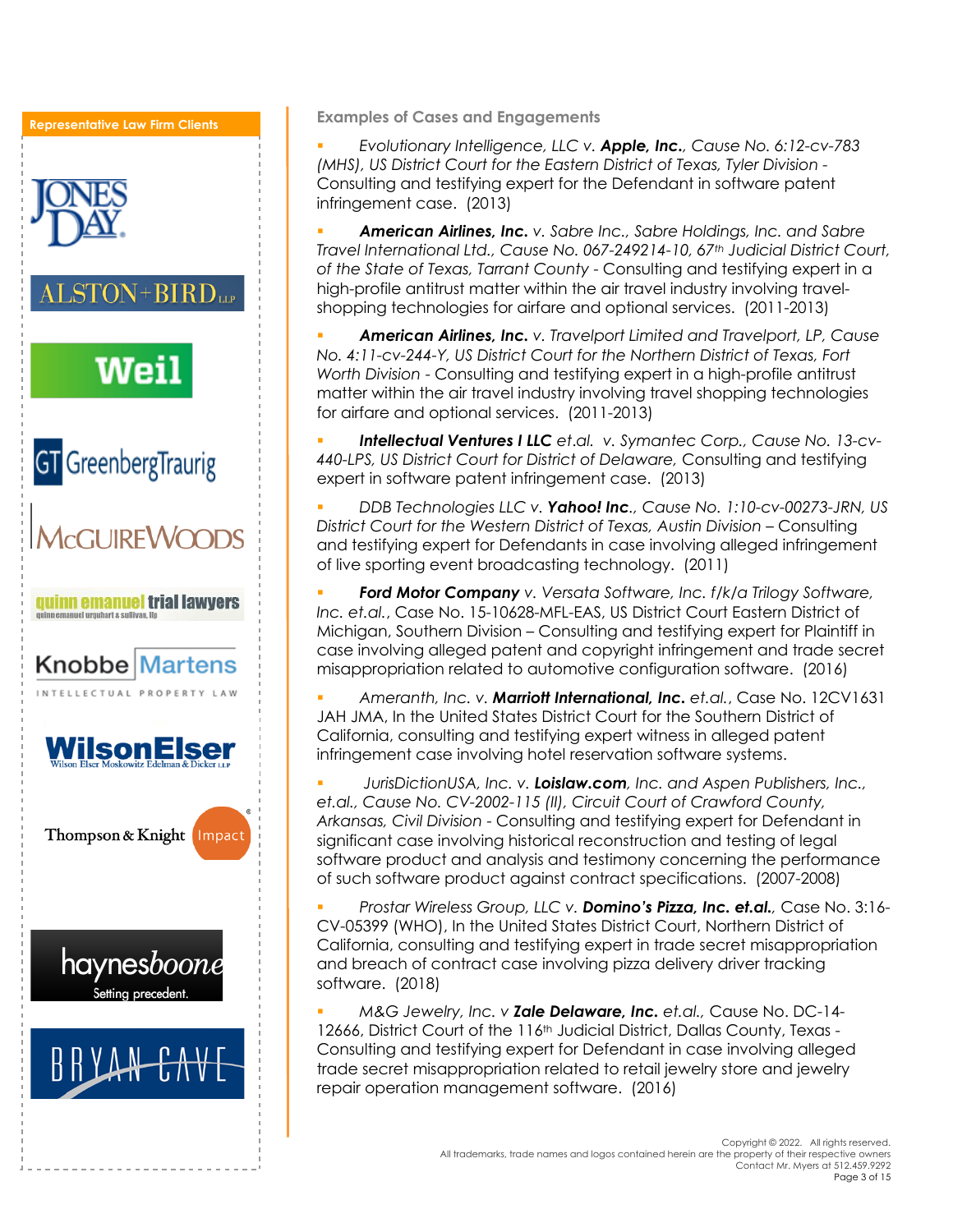## **Testimonials**

*"Monty Myers was a key witness in a recent complex case involving a software development project. His reconstruction of previous versions of the software was critical for the jury's understanding of our case. Monty is an excellent communicator and has the unique ability to explain advanced technical issues in simple terms that jurors understand. He is professional; a true expert in his field, and his company's success is only one example of his impeccable credentials. The major reason for our success at trial was due to Monty Myers' testimony."*

> Joe McKay Friday, Eldridge & Clark, LLP Little Rock, Arkansas

*"Monty Myers and his team have been a key factor in my successful litigation of trade secrets cases. Monty is not only knowledgeable about the highly technical aspects of software development and forensic analysis, but he also has a firm grasp of the business processes involved. Likewise, he communicates like a businessperson – so his testimony is clear and understandable and even enjoyable because we're all learning from him and his colleagues. One of my favorite aspects of working with Monty's team is that they delve deep enough, early enough, to help craft the parameters of the dispute. In other words, they know when to say no, and when they say yes, it's with a firm foundation."*

> Karen Burgess Taylor, Dunham and Burgess Austin, Texas

I was very pleased with Eureka's work and the zeal they brought to the task at hand, and would be pleased to speak with others who are contemplating engaging Eureka's services should they call.

> Werner A. Powers Haynes and Boone, LLP Dallas, Texas

§ *Chevron USA, Inc. v. Qiang Zhou and Maxwell Dynamics, Inc., Cause No. 4:10-cv-01787, US District Court for the Southern District of Texas, Houston Division* – Consulting and testifying expert for plaintiff in case alleging breach of employment agreement and misappropriation of trade secrets related to advanced oil and gas industry software and technology. (2010)

§ *National Instruments Corp. v. Kuka Roboter GMBH et.al.,* Cause No. D-1-GN-15-004170, District Court of the 53rd Judicial District, Travis County, Texas - Consulting and testifying expert for Defendant in case involving trade secret misappropriation related to robotic hardware and software. (2016)

§ *Vertical Computer Systems, Inc. v Samsung Electronics Co., Ltd. and Samsung Electronics America, Inc., Cause No. 2:10-cv-490, US District Court for the Eastern District of Texas, Marshall Division* Consulting expert for defendant in case involving alleged patent infringement. (2013)

§ *Dietgoal Innovations LLC v. General Mills Sales, Inc., Cause No. 2:12 cv-cv00331-JRG-RSP, US District Court for the Eastern District of Texas, Marshall Division,* Consulting and testifying expert for defendants in case involving alleged patent infringement. (2013)

§ *John M. Velasquez et.al. v. TSG Resources, Inc.*, Cause No. D-1-GN-16-001713, District Court of the 200th Judicial District, Travis County, Texas – Consulting and testifying expert for the Plaintiff in case involving software contract performance related to advanced CRM software for the healthcare industry. (2016)

§ *Trade Management Solutions, LLP, et al. v. Robert G. Clarke and Overhaul Group, Inc*., Cause No. D-1-GN-16-001739, District Court for the 261st Judicial District, Travis County, Texas - Consulting and testifying expert for the Plaintiff in case involving trade secret misappropriation, breach of contract, and breach of fiduciary duty related to supply chain/import export management software. (2016)

§ *Greenstream International, Inc. v. Gary Stephens, Renew Logic, LLC et al.,* Cause No. D-1-GN-16-004515, District Court for the 345th Judicial District, Travis County, Texas – Consulting and testifying expert for the Plaintiff in case involving breach of employment contracts and breach of fiduciary duty in the technology recycling industry. (2016)

§ *Planview, Inc. v. Computer Associates International Inc., Cause No. D-1-GN-06-001382, District Court of the 345th Judicial District, Travis County, Texas* - Consulting and testifying expert for Plaintiff in case involving misappropriation of software trade secrets by key personnel and the comparison of each party's complex proprietary software systems to determine if misappropriation occurred. Case resulted in one of the largest monetary settlements of its kind in Texas in favor of our client. (2007-2008)

§ *Jatin Suryawanshi, Partha Sarkar, and Sanjay Girdhar v. UBS AG and*  UBS Securities LLC, FNRA Case No. 09-02568, arbitration before the Financial *Industry Regulatory Authority and* – Consulting and testifying expert for plaintiff in FINRA Arbitration involving alleged misappropriation of trade secret, software, comparison and analysis of each party's complex financial/trading software systems, and forensic review of computer hardware systems to determine access to and existence and transfer of trade secrets. (2009-2010)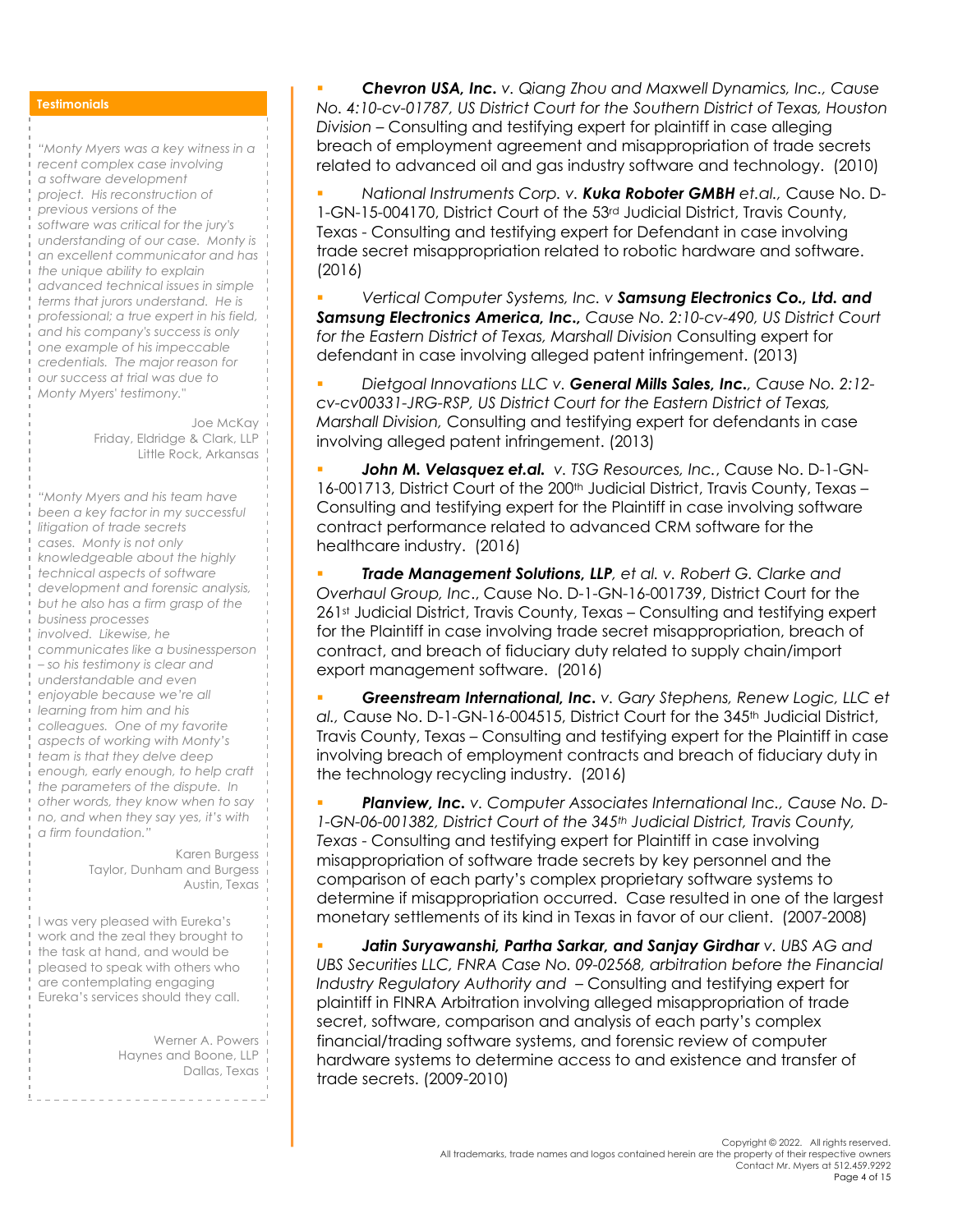### **Testimonials**

*"I felt equally comfortable bringing Monty Myers and his team into the areas requiring heavy technical lifting in the maintenance and improvement of our core firmware and overall product management system as I did in asking him to work with and analyze our financial data and issues related to product economic life and revenue recognition. "*

> Damien Leostic 2Wire, Inc San Jose, California

§ *General Parts, Inc. (Carquest Auto Parts) v. Internet AutoParts, Inc., Cause No. 1:08-cv-0313-SS, US District Court for the Western District of Texas, Austin Division* – Consulting and testifying expert for plaintiff in case involving comparison and analysis of software products against contract requirements and specification. (2009)

§ *Flexible Business Systems, Inc. v. Seacor Island Lines, Inc. et.al.,* Case No. 15-006350 CACE (07), Circuit Court of the 17<sup>th</sup> Judicial Circuit in and for Broward County, Florida - Consulting and testifying expert for Plaintiff in case involving trade secret misappropriation and breach of contract related to ocean shipping business automation and management software. (2016)

§ *Scienton Technologies, Inc. et.al. v. Computer Associates International, Inc., Cause No. 04 Civ. 2652 (JS) (ETB), US District Court for the Eastern District of New York* – Consulting and testifying expert for plaintiffs in case involving dispute between former joint development partners over alleged breach of collaboration and confidentiality agreements and misappropriation of trade secrets and know-how related to SharePoint and enterprise data storage solutions. (2010-2013)

**International Business Machines Corporation v. <b>BGC partners, Inc.** et *al, Cause No. 1:10-cv-00128, US District Court for the Southern District of New York –* Consulting and testifying expert for defendants in software licensing case. (2010-2011)

§ *Touchcom, Inc., et.al. v. Bereskin & Parr, et.al., Cause No. No. 1:07 cv-00114-JCC-TCB, US District Court for the Eastern District of Virginia, Alexandria Division*– Consulting expert for defendants on means plus function software patent infringement case embedded within legal malpractice case involving oil and gas related technology. (2010-2011)

§ *Charles Moon and AISoft, Inc. v. Infoglide Corporation., Cause No. D-1-GN-07-000747 in the 353rd Judicial District Court of the State of Texas, Travis County* - Consulting and testifying expert for plaintiff in case involving retention of trade secrets and other intellectual property rights by key employees and forensic and comparative determination of whether such employees brought the trade secrets and intellectual property to their subsequent employer. (2007-2008)

§ *e-BackgroundChecks.com, Inc. v. Deverus, Inc., Cause No. D-1-GN-06- 003497, 261st Judicial District Court of the State of Texas, Travis County* – Consulting and testifying expert for plaintiff on state court case with focus on determining whether software trade secrets misappropriated by employee had been integrated into subsequent employer's competitive software product. (2006)

§ *Universal Background Screening, Inc. v. Deverus, Inc.* - Consulting and testifying expert for plaintiff in case focused on determining whether software trade secrets misappropriated by employee had been integrated into subsequent employer's competitive software product. (2007)

§ *Avepoint, Inc. v. Janalent Corporation, Cause No. 2:09-cv-03694-SDW-MCA, US District Court for the District of New Jersey –* Consulting and testifying expert for defendant in case involving misappropriation of trade secrets and breach of contract related to enterprise document management software. (2009-2011)

§ *Lewis and Clark Outdoors, Inc. v. L.C. Industries, Inc., Cause No. 5:07- CV-05164-JLH in the United States District Court for the Western District of*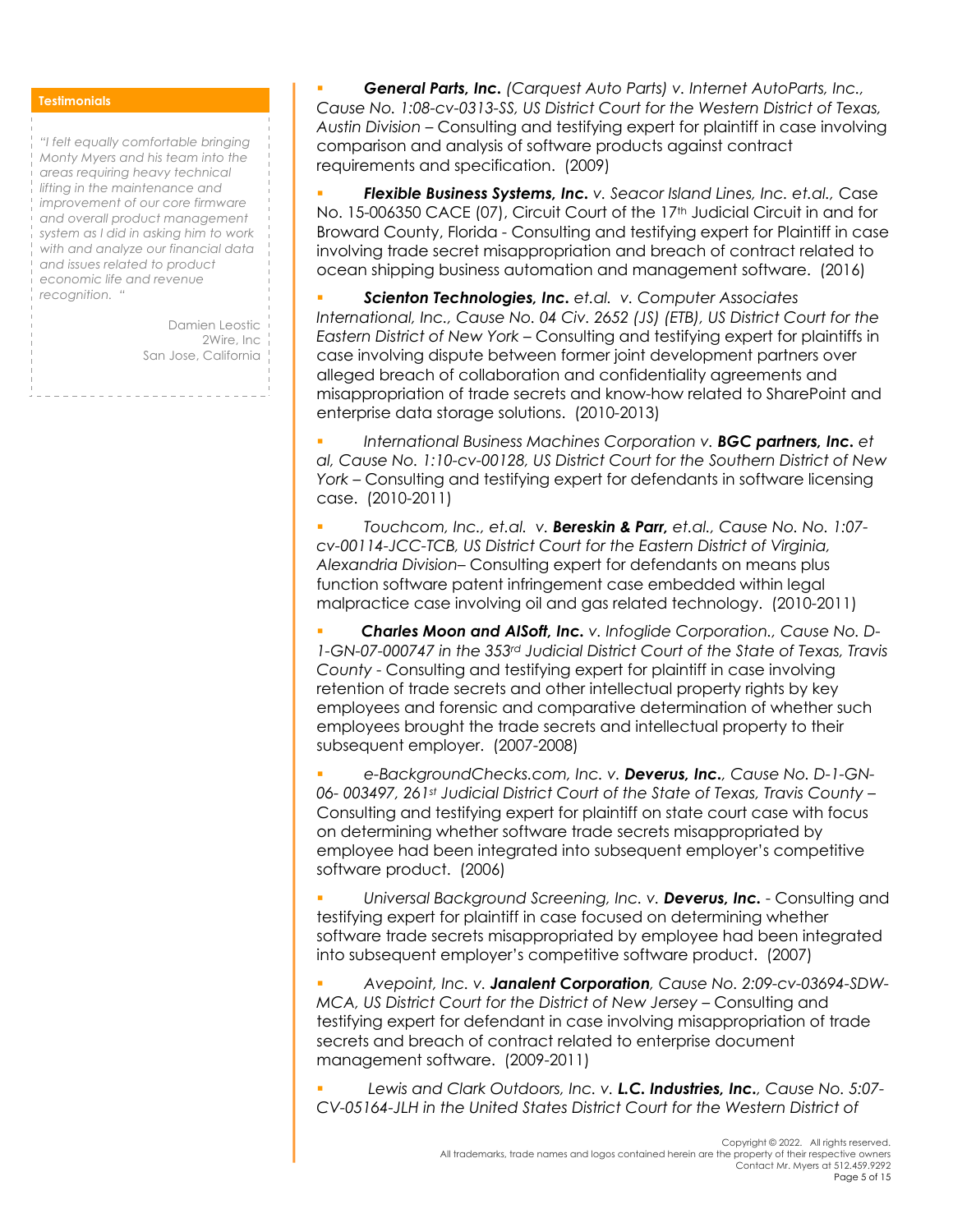*Arkansas, Fayetteville Division* – Consulting and testifying expert for Defendant in case involving infringement/theft of trademark and trade dress. (2009)

§ *Epic Merchant Management, Inc., et.al. v. West Oaks Energy, LP, et.al, Cause No. 2009-63172, 281st Judicial District of the State of Texas, Harris County* – Consulting and testifying expert for plaintiff/employer in case involving alleged misappropriation of software trade secrets, breach of employment contract, breach of fiduciary duty and fraud related to proprietary energy trading systems software. (2010)

§ *SFA Systems, LLC v. Bigmachines, et al., Cause No. 6:10-cv-300-LED, US District Court for the Eastern District of Texas, Tyler Division* - Consulting and testifying expert for Plaintiff in case involving infringement of patent related to sales force automation systems and software. (2010-2011)

§ *SFA Systems, LLC v. 1-800-Flowers.com, Inc., et al*., *Cause No. 6:09-cv-340-LED, US District Court for the Eastern District of Texas, Tyler Division* - Consulting and testifying expert for Plaintiff in case involving infringement of patent related to sales force automation systems and software. (2010-2011)

§ *CAM Technologies, Inc. and CAM Technologies IP Holdings, LLC v. Compressed Air Network, Ltd. et al., 1:10-cv-00664-CCB, US District Court for the District of Maryland, Baltimore Division* – Consulting expert for plaintiff in software copyright infringement and trade secret misappropriation case in federal court in Maryland. (2010-2012)

§ *Phoenix Licensing, LLC et al. United National Corporation, First Premier Bank, and Premier Bankcard, LLC et al., Cause No. 2:11-cv-00286, US District Court for the Eastern District of Texas, Marshall Division –* Consulting and testifying expert for defendants in case involving alleged banking software patent infringement. (2013)

§ *Quadrus Corp. v. Criley and Cohesion Force, Inc. Cause No. CV 2009 901370, 123rd State Judicial Circuit Court of Alabama, Madison County* – Consulting expert for plaintiff in copyright infringement and trade secret misappropriation case involving software for tracking xml data traffic related to the defense industry. (2010-2011)

§ *Bridgetree, Inc. et al. v Red F Marketing LLC et al., Cause No. 3:10-cv-228-FDW-DSC, US District Court for the Western District of North Carolina* – Consulting and testifying expert for defendants in case involving alleged misappropriation of software trade secrets and copyright infringement. (2011-2013)

§ *TravelFocus, LLC v. World Ventures, LLC, Cause No. Cause No. 10-* 06227-D, County Court at Law No. 4 of the State of Texas, Dallas County -Consulting and testifying expert for Defendants in case involving alleged misappropriation of travel shopping software trade secrets and the comparison of each party's complex proprietary software systems. (2012- 2013)

§ *Herbert and Marlene Singer Living Trust, et.al. v. The Travelers Lloyds Insurance Company and First Texas Insurance Services, LLC, Cause No. 6:09-CV-63 in the United States District Court for the Eastern District of Texas, Tyler Division* – Consulting and testifying expert for defendants regarding issue of existence of e-mail communication. Provided in-depth forensic inquiry into each party's primary and back-up IT systems to determine whether e-mail was sent and/or received. *(2009-2010)*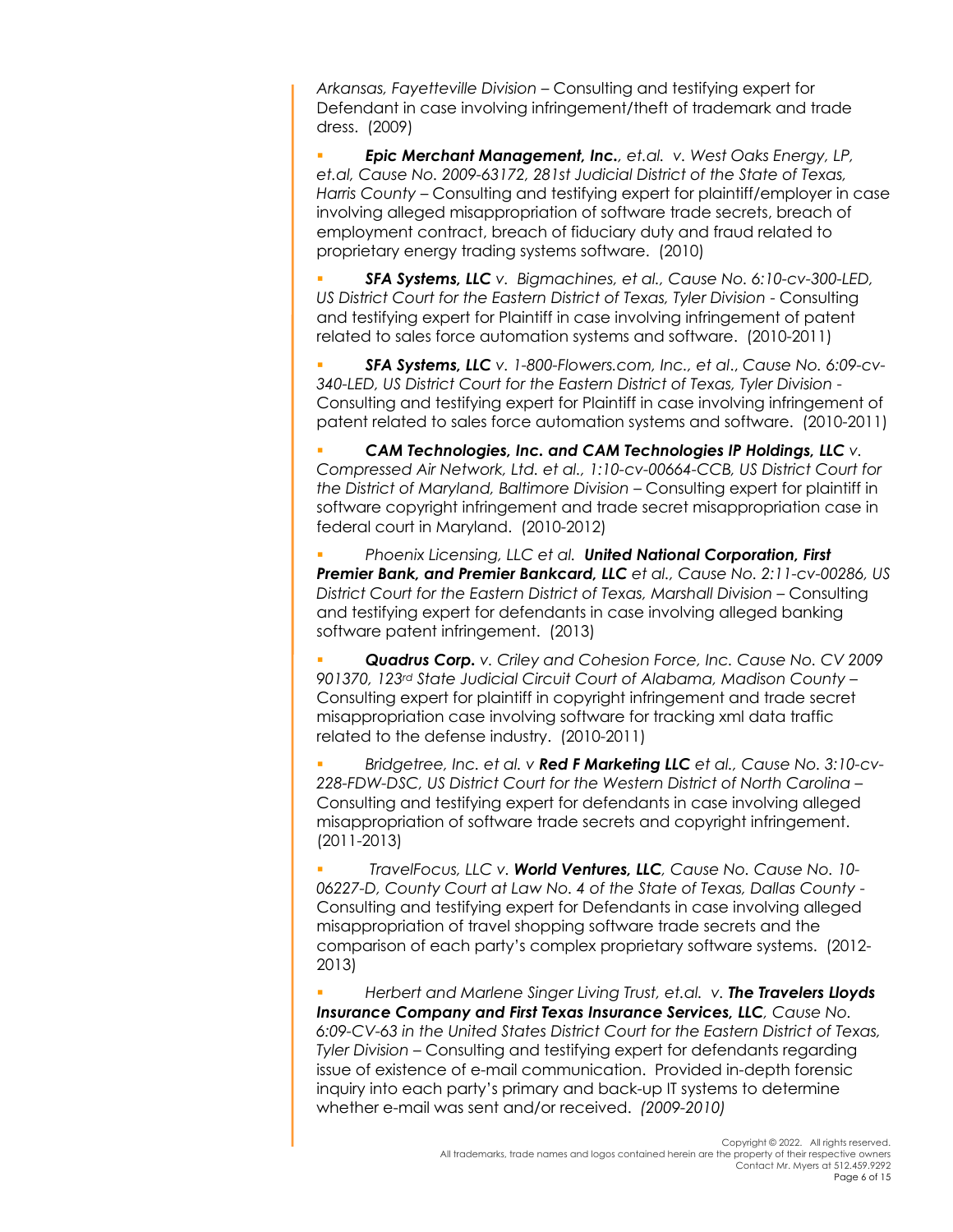§ *My485, Inc. v. Riverside Partners, LLC et al. Cause No. 067-251767-11, 67th Judicial District of the State of Texas, Tarrant County –* Consulting and testifying expert for defendants in case involving alleged misappropriation of trade secrets related to healthcare and medical record related software. (2011-2013)

§ *Pulsepoint, Inc. and UnsubCentral, Inc. v. Optizmo Technologies, LLC, Cause No. D-1-GN-11-001510, 33rd Judicial District of the State of Texas, Travis County* – Consulting and testifying expert for plaintiff in case involving alleged misappropriation of software trade secrets. (2013)

§ *Anue Systems, Inc. v. Sameer Gupta and Giganet Systems, Inc., Cause No. D-1-GN-11-000438, 126th Judicial District of the State of Texas, Travis County -* Consulting and testifying expert for plaintiff in case involving alleged misappropriation of trade secrets related to network switching and security technology. (2012)

§ *MSCI Inc. et al v. Philip Jacob, Axioma, Inc. et al., Index No. 651451/2011, Supreme Court of the State of New York, New York County* – Consulting and testifying expert for defendants in case involving alleged misappropriation of trade secrets related to multi-asset investment portfolio risk management software. (2012-2013)

§ *Kenneth C. Henry v. Petrolink Services, Inc. v. Digital Well File, LLC, Cause No. 2010-08178, 133rd Judicial District of the State of Texas, Harris County* – Consulting and testifying expert for defendant in case involving petroleum data management software. (2011-2013)

§ *Travel Syndication Technology, LLC v. Fuzebox, LLC and Digital Commerce, LLC, Cause No. 11-553-RGA-SRF, US District Court for District of Delaware* – Consulting and testifying expert for plaintiff in case involving technology/software contract performance and intellectual property ownership and misappropriation. (2012)

§ *Variant Holdings, LLC and Variant, Inc. v. TravelClick, Inc., Cause No. 3:12-cv-00708, US District Court for the Western District of Wisconsin,*  Consulting and testifying expert for defendant in case involving infringement of software patents covering emote kiosk marketing in the travel industry. (2013)

§ *First Bank & Trust v. Gulf Coast Bank & Trust et.al.,* Cause No. 12-2265G - US District Court for the Eastern District of Louisiana *- Consulting* and testifying expert for defendants in case involving misappropriation of trade secrets in banking software. (2012-2013)

§ *Macro Niche Software, Inc. et.al. v. 4 Imaging Solutions, LLC et.al.,*  Cause No. 4:12-cv-02293, US District Court for the Southern District of Texas, Houston Division*,* Consulting and testifying expert for defendants in case involving copyright infringement related to medical device management software (2013)

§ *Artec Group, Inc. v. Andrey Klimov et.al.,* Case No. 15-CV-03449- RMW, US District Court for the Northern District of California, San Jose Division - Consulting and testifying expert for Plaintiff in case involving alleged trade secret misappropriation related to facial recognition software and scanners. (2016)

§ *Ceats, Inc. v. Orbitz Worldwide, Inc. and Orbitz, LLC, Case No. 2:13 cv-01385, US District Court for the District of Nevada,* Consulting and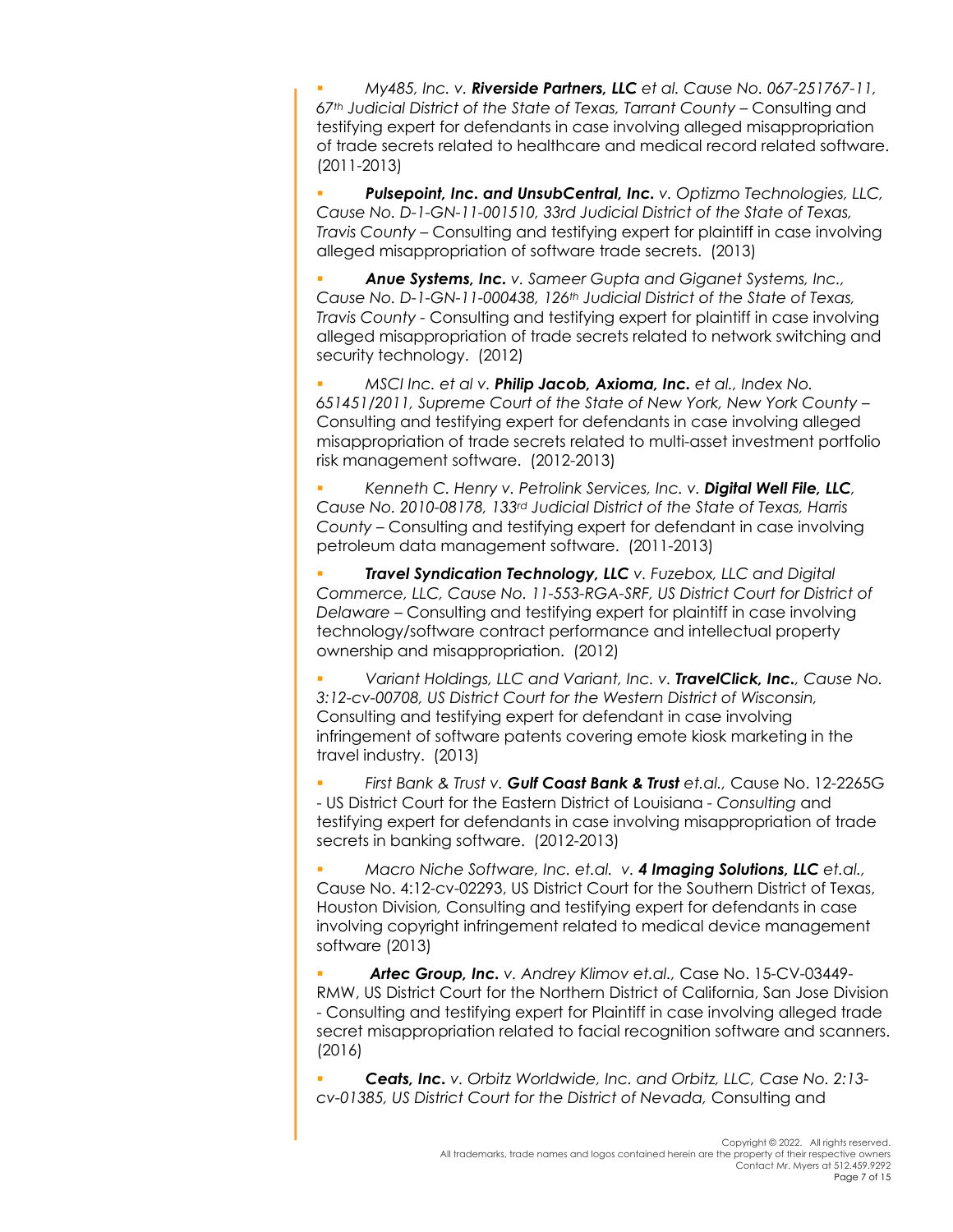testifying expert for Plaintiff in case involving alleged infringement of travel and airline reservation system patents. (2014)

§ *In the Matter of Certain Wireless Devices, Inv. No. 337-TA-905, United States International Trade Commission, Washington, D.C.,* Consulting and testifying expert for respondents **ZTE, Inc.**, Samsung Electronics America, Inc., Samsung Electronics Co., Samsung Telecommunications America, LLC, Sony Corporation, Sony Mobile Communications (USA) Inc., and Nokia, Inc. (2014)

§ *Brightedge Technologies, Inc. V. Searchmetrics GmbH et.al., Case No. 3:14-cv-1009-WHO-MEJ, US District Court for the Northern District of California, San Francisco Division,* Consulting and testifying expert for plaintiff in software patent infringement case involving big data and search engine optimization technologies. (2014)

§ *AssessMD, LLC et.al. v. Bullard et.al., Case No. DC-14-05542-B, 44th Judicial District of the State of Texas, Dallas County,* Consulting and testifying expert for the plaintiff in software trade secret misappropriation case involving medical diagnostic software. (2014)

§ *Agular Systems Incorporated v. Océ Business Services, Inc. n/k/a Canon Business Process Services, Inc., Case No. D-1-GN-10-004189, 201st Judicial District of the State of Texas, Travis County, Consulting* and testifying expert for defendant in software contract performance dispute. (2014)

§ *TLI Communications LLC v. Dropbox Inc.*, Case No. 1:13-cv-01922- GMS, U.S. District Court for the District of Delaware

*TLI Communications LLC v. IAC/InterActiveCorp., CityGrid Media LLC, and Vimeo LLC,* Case No. 1:13-cv-01925-GMS, U.S. District Court for the District of Delaware

*TLI Communications LLC v. Imgur LLC.*, Case No. 1:13-cv-01926-GMS, U.S. District Court for the District of Delaware

*TLI Communications LLC v. Shutterfly Inc.*, Case No. 1:13-cv-01929- GMS, U.S. District Court for the District of Delaware

*TLI Communications LLC v. Snapchat Inc.*, Case No. 1:13-cv-01931- GMS, U.S. District Court for the District of Delaware

*TLI Communications LLC v. TripAdvisor Inc., and TripAdvisor LLC.,* Case No. 1:13-cv-01932-GMS, U.S. District Court for the District of Delaware

*TLI Communications LLC v. WHI Inc. dba WE HEART IT*, Case No. 1:13 cv-01934-GMS, U.S. District Court for the District of Delaware

*TLI Communications LLC v. Yelp Inc.*, Case No. 1:13-cv-01936-GMS, U.S. District Court for the District of Delaware

*TLI Communications LLC v. Hall Automotive, LLC, Yahoo! Inc., and Tumblr Inc.,* Case No: 1:14-cv-137-TSE-IDD, U.S. District Court for the Eastern District of Virginia

*TLI Communications LLC v. AV Automotive LLC, For a Song, Inc., Max Media LLC, Twitter, Inc., Vine Labs, Inc.,* Case No.: 1:14-cv-00138-TSE-IDD, U.S. District Court for the Eastern District of Virginia

*TLI Communications LLC v. AV Automotive, LLC, Max Media LLC, Pinterest, Inc.*, Case No: 1:14-cv-00140-TSE-IDD, U.S. District Court for the Eastern District of Virginia, Consulting and testifying expert for defendants in multidistrict litigation involving alleged software patent infringement claims related to web-based photo capture and archive. Actively involved in reviewing and comparing multiple defendants web-based applications and backend systems to extensive and complex set of software patent claims. (2014-2015)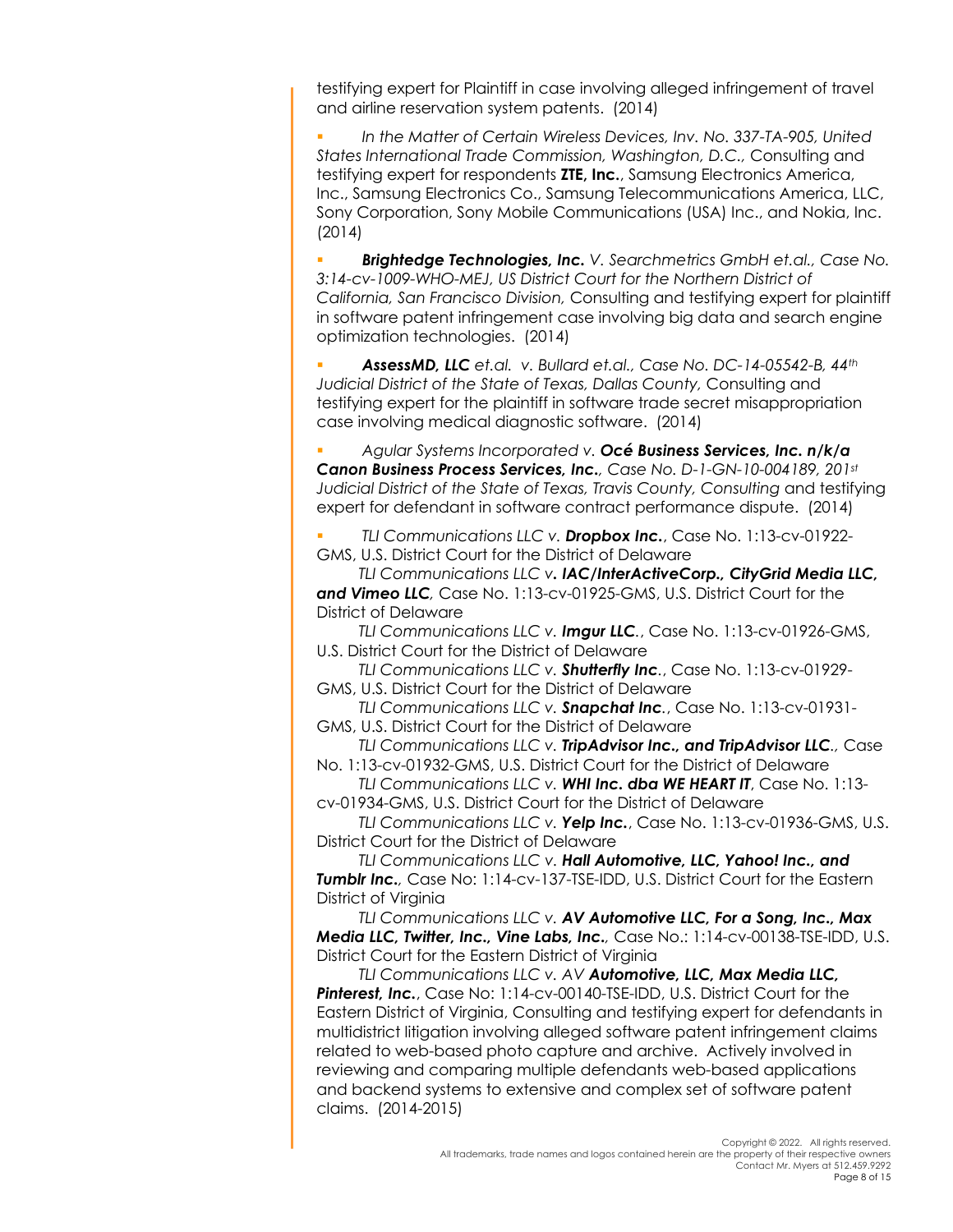§ *Carecloud Corporation v. Athenahealth, Inc.,* Case CBM2014-00143, Patent 7,617,116 B2*,* United States Patent and Trademark Office before the Patent Trial and Appeal Board, Consulting and testifying expert witness for patent holder in a covered business method patent review regarding medical office management software. (2014-2015)

§ *Marathon Reprographics, Inc. v. J.E. Dunn Construction Company,*  Case No. 1416-CV105, In the Circuit Court of Jackson County, Missouri at Kansas City, Consulting and testifying expert for the Plaintiff in a trade secret misappropriation case involving project management/scheduling software. (2015-2016)

§ *R-Squared v. Porzio Life Sciences, et al,* Docket No. MER-L-2187-14, Superior Court of New Jersey, Mercer County: Law Division, Consulting expert advisor to all parties in a trade secrets misappropriation and breach of confidentiality case. (2015)

**Joint Commission Resources, Inc.** v. Siskin Technologies, Inc., Case No. 14-cv-1843, In the U.S. District Court for the Northern District of Illinois, Eastern Division, Consulting and testifying expert for the Plaintiff in a copyright and trade secret case involving healthcare standards software. (2015)

§ *Eros Tours and Travel, Inc. et.al. v. Infinitywaves, LLC et.al.*, Case No. 2:14-cv-05095-PA-PJW, In the U.S. District Court for the Central District of California, Consulting and testifying expert for the Plaintiff in a copyright and trade secret case involving travel software.(2015)

§ *American Agencies, LLC v. Sajax Software, LLC*, Case No. 2:13-cv-00283-DAK, In the U.S. District Court for the District of Utah, Consulting and testifying expert for the Plaintiff in a trade secret case involving collection letter service software. (2015)

§ *IQ, Inc. v. Mobile Medical Corporation*, Case No. 13CI06162, In the Court of Common Pleas of Westmoreland County, Pennsylvania, Consulting and testifying expert for Defendant and Counterclaimant in a contract performance case involving medical compliance software. (2015-2016)

§ *Senderra RX Partners, LLC v. Spud Software Company, Inc.*, Civil Action No. 3:15-CV-1911-M, In the U.S. District Court for the Northern District of Texas, Dallas Division, Consulting and testifying expert for Plaintiff in a trade secret and confidential information case, including emergency relief, involving specialty pharmaceutical software. (2015)

§ *Clearvision Technologies v. First State Bank Abernathy & Tom E. Turner*, Cause No. B39716-1404, In the District Court of Hale County, Texas, 242nd Judicial District, Consulting and testifying expert for Defendant in trade secret case involving banking and check processing software. (2015-2016)

§ *Chris Lake v. Drilling Info, Inc. et.al.*, Cause No. 14-01-0013-CVW, In the District Court of Wilson County, Texas, 81st Judicial District, Consulting and testifying expert for Plaintiff in contract performance case involving creation of electronic index and database of courthouse records for oil and gas title purposes. (2015-2016)

§ *Applied Business Software, Inc. v. FCI Lender Services, Inc. et.al.,* Case No. BC56891, in the Superior Court of the State of California for the County of Los Angeles – Central District, Consulting and testifying expert for Defendant in trade secret case involving mortgage office management and processing software. (2016)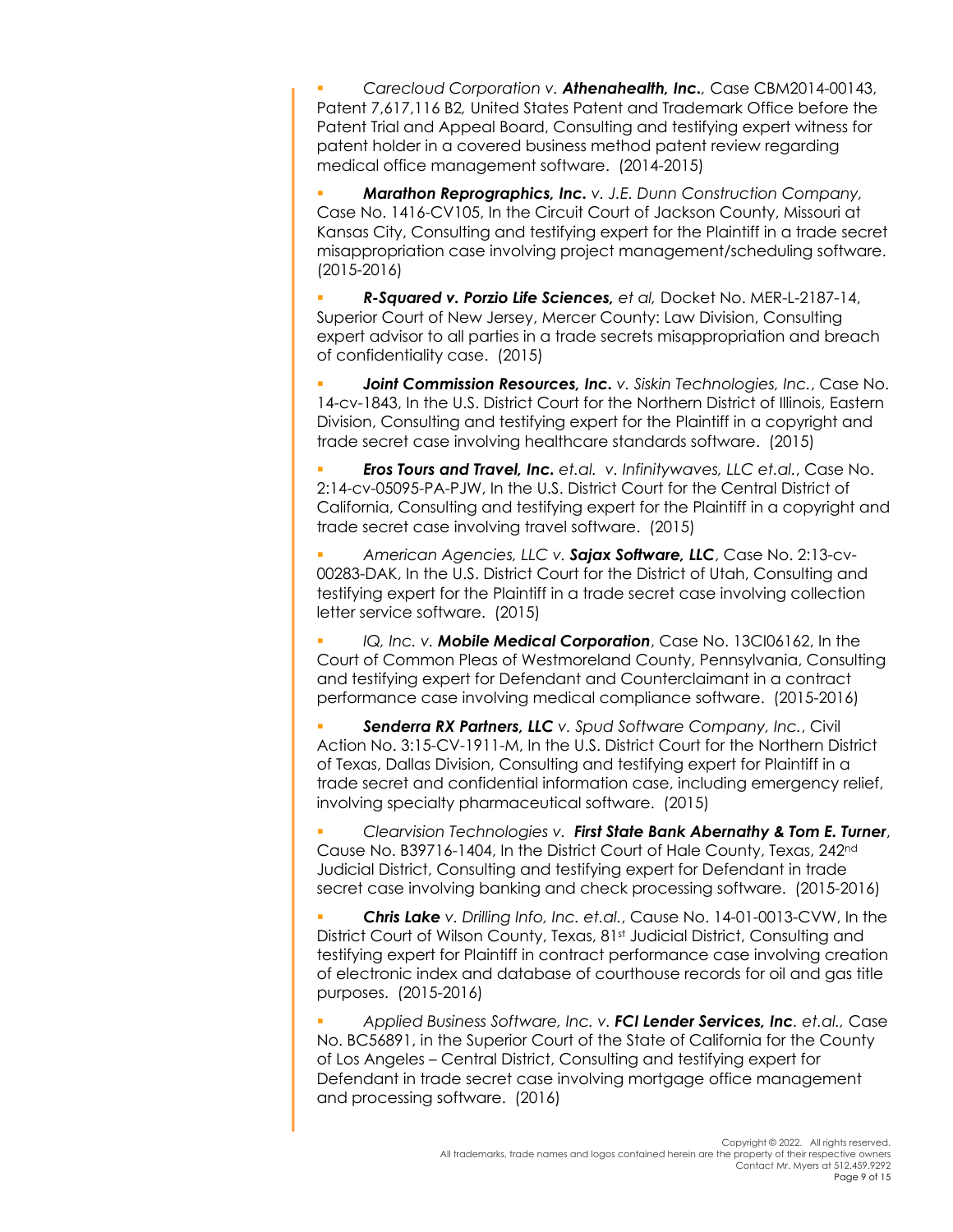§ *Think Tech Labs v. McLabs, LLC d/b/a APTO, et.al.,* Case No. CGC 14- 540497, in the Superior Court of California, County of San Francisco, Consulting and testifying expert for Plaintiff in trade secret and intellectual property case involving CRM software for commercial and residential real estate. (2015-2016)

§ *Professional Compounding Centers of America, Inc. v. Sogeti USA, LLC,* Case No. 3:15–cv-00239, in the United States District Court of the Southern District of Ohio Western Division (Dayton), Consulting and testifying expert for Plaintiff and Counter Defendant in contract performance case involving rewrite/update of compounding pharmacy management software. (2015-2016)

§ *Priority Payment Systems, LLC, et.al. v. Signapay, Ltd, et.al.,* Case No. 2015CV267998, in the Superior Court of Fulton County, State of Georgia, expert for Defendants in trade secret, breach of contract, and state computer systems protection act case involving credit card merchant servicing software. (2015-2016)

§ *First American Bankcard, Inc. v. Smart Business Technology, Inc., POWA Technologies, Ltd., Serafin Fuentes, and Carlos Romero*, Case No. 15- CV- 638, in the United States District Court for the Eastern District of Louisiana, consulting and testifying expert for Plaintiff in contract performance and fraud case involving casino cash access software and kiosks. (2017)

§ *Team Express Distributing LLC v. Junction Solutions, Inc., Microsoft Corp., and RSM US LLP,* Case No. 5-15-cv-00994, in the United State District Court for the Western District of Texas, San Antonio Division, consulting and testifying expert for Defendants in contract performance and copyright case involving multichannel retail operations and Microsoft Dynamics AX. (2017)

§ *Quetel Corporation v. Hisham Abbas et.al.,* Case No. 1:17-cv-00471- AJT-JFA, in the United States District Court for the Eastern District of Virginia, Alexandria Division, consulting and testifying expert for Plaintiff in breach of contract, misappropriation of trade secrets and copyright infringement case involving evidence management software for law enforcement and court related agencies. (2017)

§ *Flosports, Inc. v. Cody Branch and Primetime Event and Race Management, LLC*., Case No. D-1-GN-16-004166, in the District Court of Travis County, Texas, 353rd Judicial District, consulting and testifying expert for Plaintiff in trade secret misappropriation case involving software related to live athletic event time measurement and results tracking and management. (2017)

§ *Beatty Street Properties, Inc*. *and Houston Pilots v. David C. Morrell and Mare Liberum Consulting, LP***,** Case No. 2017-14919, in the District Court of Harris County, Texas, 133rd Judicial District, consulting and testifying witness in breach of contract and conversion case involving software used to locate and dispatch vessels and assist them in navigating various waterways and ports. (2017)

§ *Wonderworks PTE. LTD. v. Hewlett Packard Company, HP Enterprise Services, LLC., and Hewlett Packard (M) Sdn. Bhd.,* Case No. 114CV273632 in the Superior Court of the State of California, in and for the County of Santa Clara, consulting and testifying expert witness in contract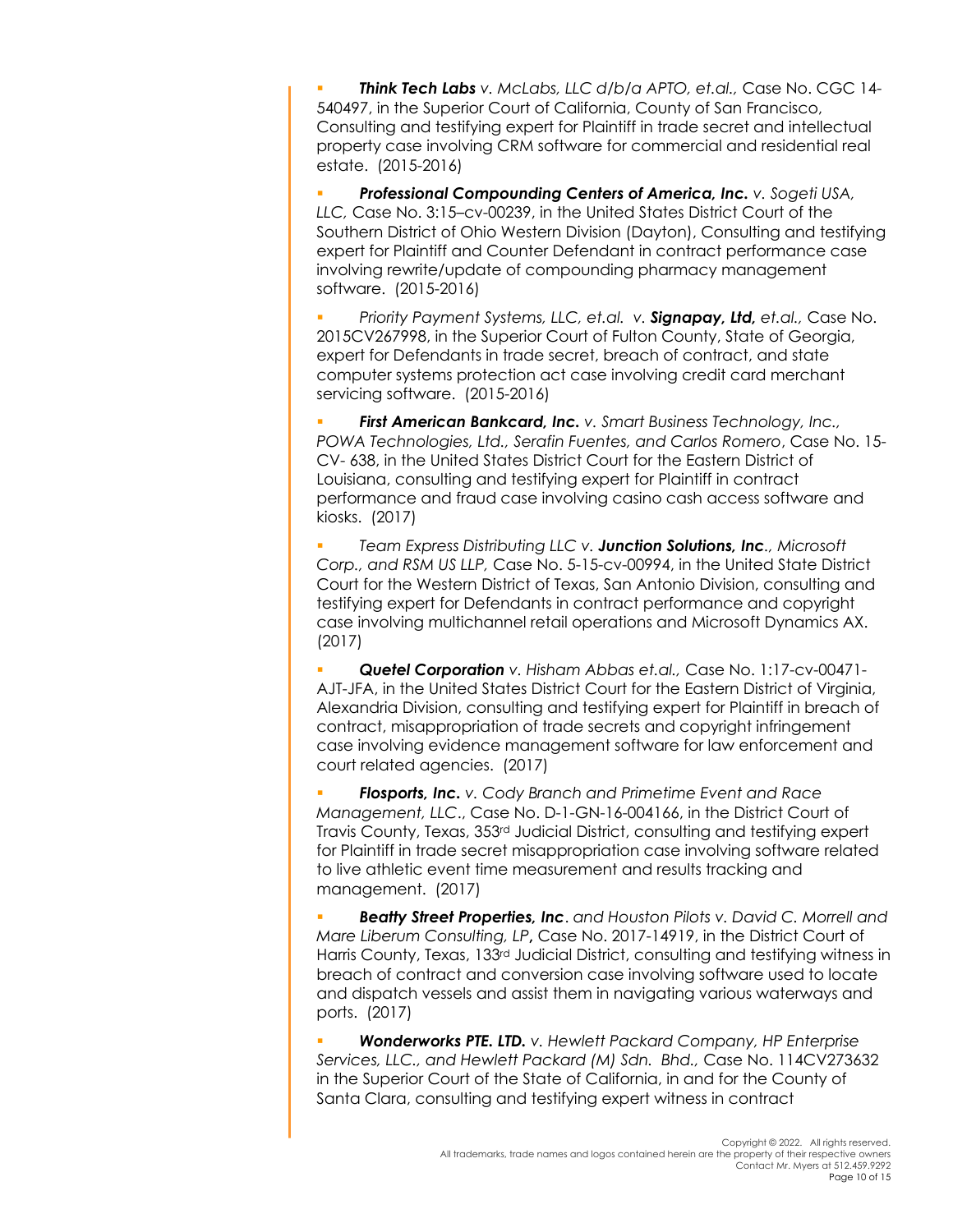performance and software licensing case involving financial and regulatory data collection and reporting software (2018)

§ *Archie Beaton et.al. v. SpeedyPC Software,* Cause No. 1:13-CV-08389, US District Court for the Northern District of Illinois, Eastern Division – Consulting and testifying expert for Defendant in class action case involving alleged consumer fraud, breach of contract, and deceptive trade practices related to computer scanning and repair software. (2016)

**Dunster Live, LLC.** v. Lonestar Logos Management Company, LLC., Case No. 1:16-cv-968-LY, in the United State District Court for the Western District of Texas, Austin Division, consulting and testifying expert witness in trade secret and corporate ownership case involving CRM and information management software related to DOT highway sign and advertising management. (2018)

§ *VKGS, LLC, d/b/a Video King v. Planet Bingo, LLC and Melange Computer Services, Inc.*, Case No. CI 11-8953, In the District Court of Douglas County, Nebraska, consulting and testifying expert witness in breach of contract and trade secret misappropriation case involving bingo hall management software. (2018)

§ *Tech Holdings Corporation, Inc. v. Silvain Desmarais, et.al., Case No.* D-1-GN-17-003800, In the District Court, 53rd Judicial District, Travis County, Texas, consulting and testifying expert witness in trade secret misappropriation case involving online gaming software systems. (2018)

§ *Simmonds Precision Products, Inc. (United Technologies) v. Eric R. Bechhoefer, et.al.,* Case No. 744-9-16 CNCV, In the Vermont Superior Court, Chittenden Unit, Civil Division, consulting and testifying expert witness in trade secret misappropriation and breach of employee confidentiality agreement case involving aircraft and wind turbine health and usage monitoring systems (HUMS). (2018)

§ *TruConsent, Inc. and First Source Medical v. CORELinQ Venture, et.al.,*  Case No. DC-17-11533, In the District Court, 116th Judicial District, Dallas County, Texas, consulting and testifying expert witness in trade secret and confidential information misappropriation case related to joint venture relationship. (2018)

§ *Heartland Payment Systems, Inc. v. TechTrex, Inc. et.al.,* Case No. 2013 CH 14521, Circuit Court of Cook County, Illinois County Department, Chancery Division - Consulting and testifying expert for Plaintiff in case involving alleged breach of contract, contract performance and trade secret misappropriation related to multi-housing laundry facility value/revalue cards and software. (2016)

§ *BidPrime, LLC v. Smart Procure, Inc. et.al.,* Case No. 1:18-CV-478-RP, In the United State District Court, Western District of Texas, Austin Division, consulting and testifying expert in Federal Computer Fraud and Abuse Act (18 U.S.C. § 1030(A)(2)(C), (A)(4), (A)(5)(B)-(C),&(G)), Stored Wire and Electronic Communications and Transactional Records Access Act (18 U.S.C. §§ 2701(A)(1) & 2707), Texas Harmful Access by Computer Act (TEX. CIV. PRAC.&REM. CODE §§ 143.001, ET. SEQ.), trade secret misappropriation, and breach of contract case involving government bid tracking and notification software. (2018)

§ *Productivity-Quality Systems, Inc. v. Cybermetrics Corporation,* Case No. 3:17-CV-00369-WHR, In the United States District Court for the Southern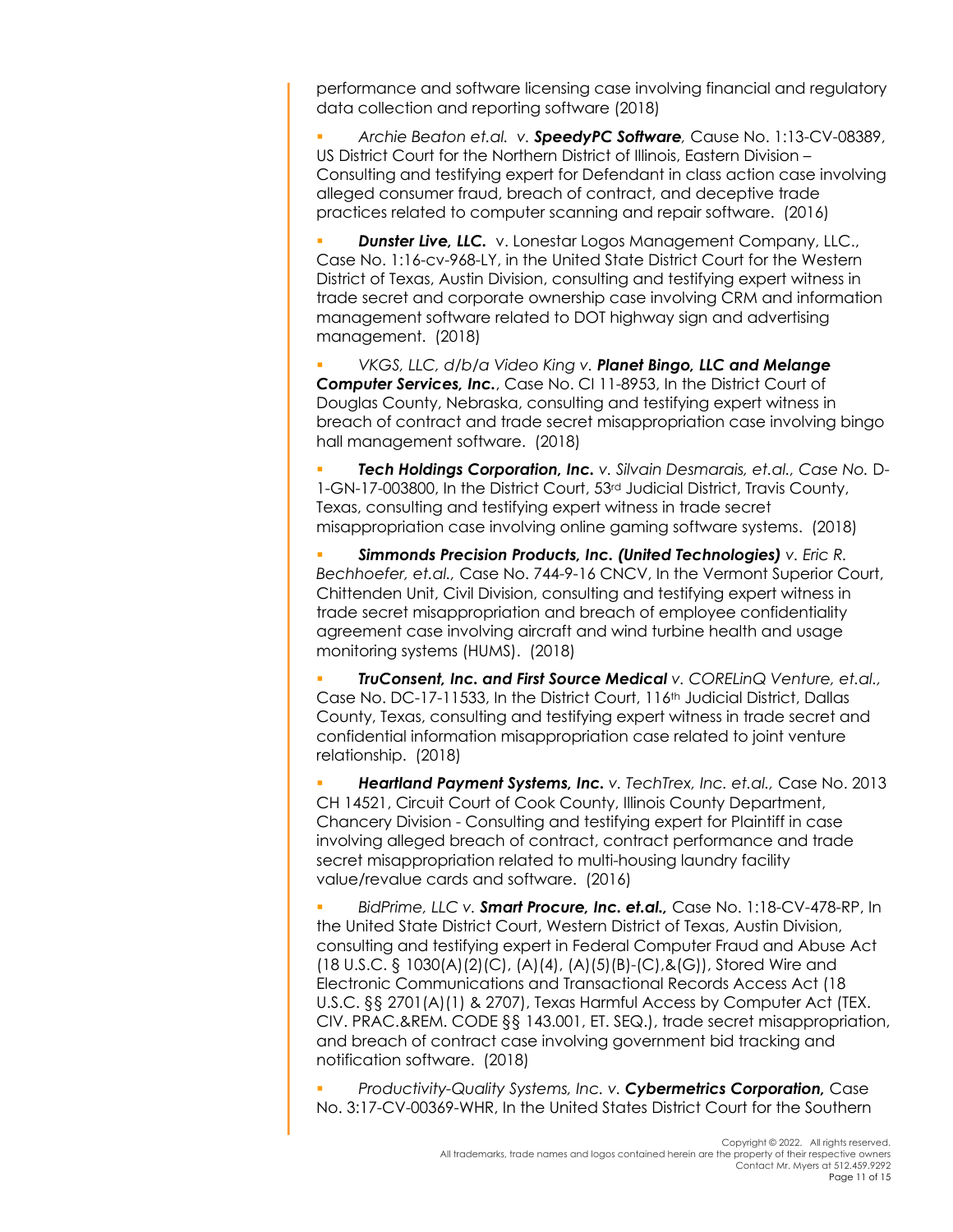District of Ohio, Western Division, consulting and testifying expert in trade secret misappropriation case involving statistical process control software. (2018)

§ *Finite State Machine Labs, Inc. v. Spectracom Corporation, Orolia USA, Inc. and Orolia S.A.,* Case No. 1:17-CV-1040, In the United States District Court, Western District of Texas, Austin, Division, consulting and testifying expert in unfair competition, trade secret misappropriation, and breach of contract case involving clock synchronization software. (2018)

§ *Barry Kress v. OPMNY, LLC et.al.,* Case No. 4:18-CV-3992, In the United States District Court, Southern District of Texas, Houston Division, consulting and testifying expert in case involving contract performance and forensic evidence case. (2019)

§ *Calendar Research LLC v. Michael Hunter Gray, StubHub, Inc., Ebay, Inc. et.al.*, Case No. 2:17–cv–04062–SVW–SS, In the United States District Court for the Central District of California, consulting and testifying expert in case involving trade secret misappropriation and breach of contract related to group scheduling software. (2018)

§ *Ruekert & Mielke, Inc. v. Scott Daniel,* Case No. 18-CV-01164, In the United States District Court for the Eastern District of Wisconsin, consulting and testifying expert in case involving alleged copyright infringement related to geographical information system (GIS) based municipal infrastructure management software. (2019)

§ *Uni-Systems, LLC v. United States Tennis Association, Inc., et.al.,* Case No. 1:17-CV-0147 (KAM-CLP), In the United States District Court for the Eastern District of New York, consulting and testifying expert in case involving trade secret misappropriation relating to technology for automating retractable roofing systems. (2019)

§ *X One, Inc. v. Uber Technologies, Inc.,* Case No. 16-CV-06050-LHK, In the United States District Court for the Northern District of California, San Jose Division, consulting and testifying expert in case involving GPS, vehicle location tracking, and location-based services (LBS) technologies (2019)

§ *Hill Country Trust and Goldstar Investments, Ltd. v. Stephen Blair*  Silverberg, Cause No. 48010, in the 33<sup>rd</sup> Judicial District Court, Burnet County, Texas, consulting and testifying expert in case involving breach of fiduciary duty and misappropriation of trade secrets related to online loan/finance marketplace for matching lenders and investors with loan and investment opportunities. (2019)

§ *Calsep, Inc. and Calsep, A/S v. Intelligent Petroleum Software Solutions, Inc. et.al.,* CIVIL ACTION NO. 4:19-cv-01118, in the United States District Court for the Southern District of Texas, Houston Division, consulting and testifying expert in case involving breach of contract and trade secret misappropriation of trade secrets related to oil and gas pressure-volumetemperature (PVT) analysis software. (2019)

§ *4DD Holdings, LLC and T4 Data Group, LLC v. The United States,* Case No. 15-945C in the United States Court of Federal Claims, consulting and testifying expert in case involving copyright infringement and software licensing issues related to health care federator software for integration and communication between disparate government technology and agency systems. (2018)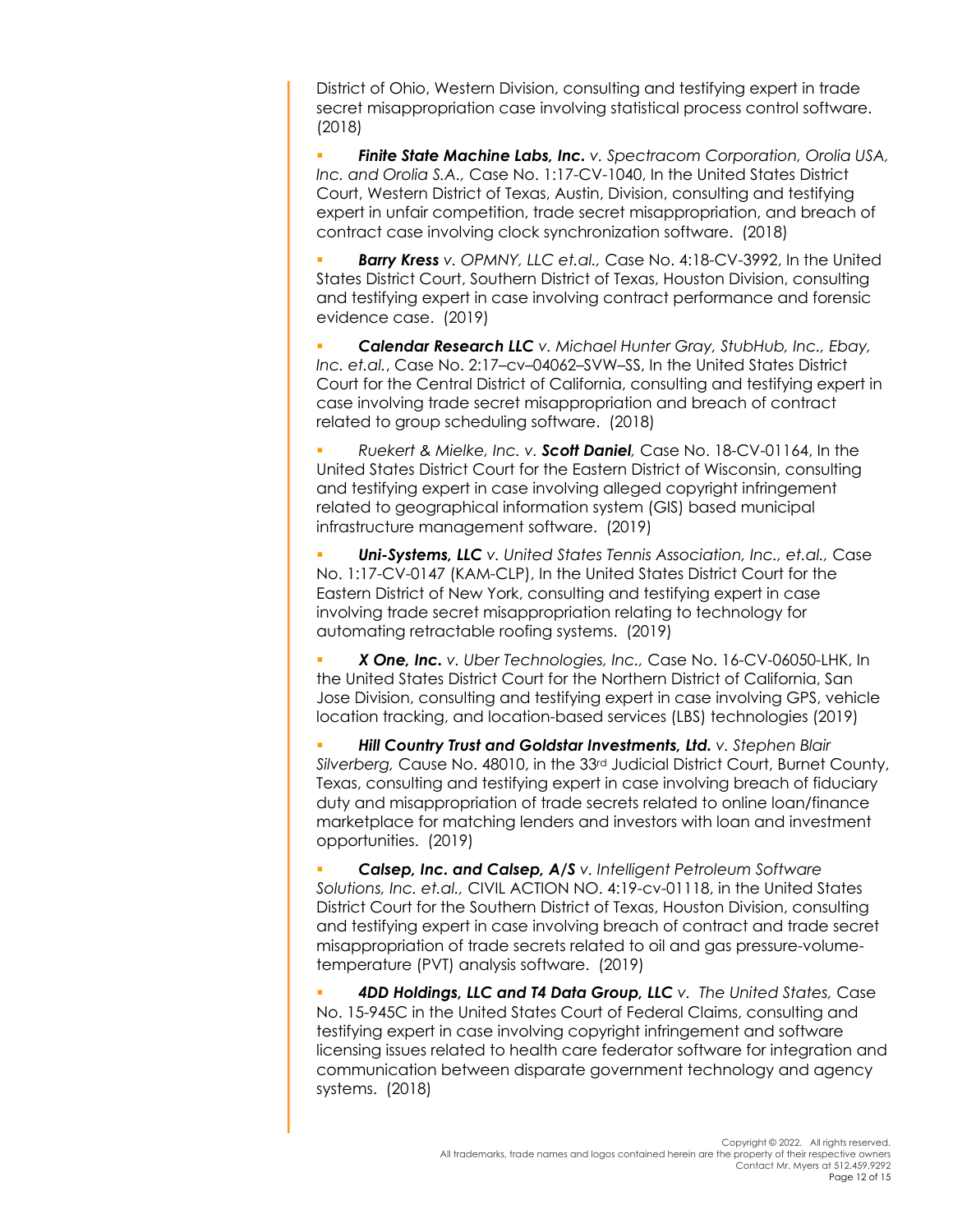§ *Agency MVP, Inc. v. Farmers Group, Inc. and Farmers Insurance*  **Exchange**, Cause No. 067-304315-18, in the 67<sup>th</sup> Judicial District Court, Tarrant County, Texas, consulting and testifying expert in case involving breach of contract and misappropriation of trade secrets related to insurance sales lead optimization technology/software. (2019)

§ *Wayne Shamblin et.al. v. Jacob ("Jake") Tracy and Weddingspree.com, LLC et.al.,* Case No. DC-C201900925, in the 249th Judicial District Court, Johnson County, Texas, consulting and testifying expert in case involving breach of contract and breach of fiduciary duty related to wedding event and venue planning software and website.

§ *N. Harris Computer Corporation et.al. v. DSI Investments, Inc., Digitech Services, Inc., David C. Ogles, and E-Jail, Inc.*, Case No. 1:19-cv-00142-GNS, in the United States District Court, Western District of Kentucky, Bowling Green Division, consulting and testifying expert in case involving copyright, trade secret, and breach of contract claims related to jail management software/technology. (2020)

§ *Enduro Pipeline Services, Inc. v. Joel Garringer and Joel Garringer, Inc.*  Case No. CJ-2017-04198, in the District Court of Tulsa County, State of Oklahoma, consulting and testifying expert in case involving theft of trade secret claims related to petroleum pipeline inspection (PIG) technology and software systems. (2019)

§ *James G. Miller and Blackland Construction, Inc. v. Skyler E. Williams*, Case No. 16-0655-C368, in the 386th Judicial Court of Williamson County, Texas, consulting and testifying expert in case involving forensic analysis for claims of destruction/spoliation of evidence using software to permanently wipe hard drives and storage media. (2020)

§ *Arendi S.A.R.L. v. Sony Mobile Communications (USA), Inc., Sony Ericsson Mobile Communications (USA) Inc. and Sony et.al., Case* No. C.A. No. 12-1602-LPS,

*Arendi S.A.R.L. v. Oath Holdings, Inc. and Oath, Inc.* Case No. C.A. No. 13- 920-LPS, in the United States District Court for the District of Delaware, consulting and testifying expert in case involving alleged infringement of patents related to auto-retrieval of addresses and other information as it is typed into a computer program in relation to certain smart phone applications and hardware. (2020)

§ *Empirical Foods, Inc. v. Primus Builders, Inc. v. SwissLog Logistics, Inc.,*  Case No. 8:19-CV-00457, in the United State District Court for the District of Nebraska, consulting and testifying expert in case involving contract performance and breach of contract related to meat packing plant warehousing and freezer automation software systems. (2020)

§ *Misti Hill, et.al. v. Bedrock Funding, LLC,* Case No. 5:20-cv-165-DAE in the United States District Court for the Western District of Texas, San Antonio Division, consulting and testifying expert in case involving wage and hour overtime claim and customer relationship management (CRM) software systems, buy here pay here (BHPH) dealer management software, and IP phone system technology. (2020)

§ Ryan Kent v. **NuVasive, Inc**., et al., Case No. MID-L-1470-17, In the Superior Court of New Jersey, Law Division, Middlesex County, consulting and testifying expert in case involving real-time, surgical spinal monitoring systems and software. (2020)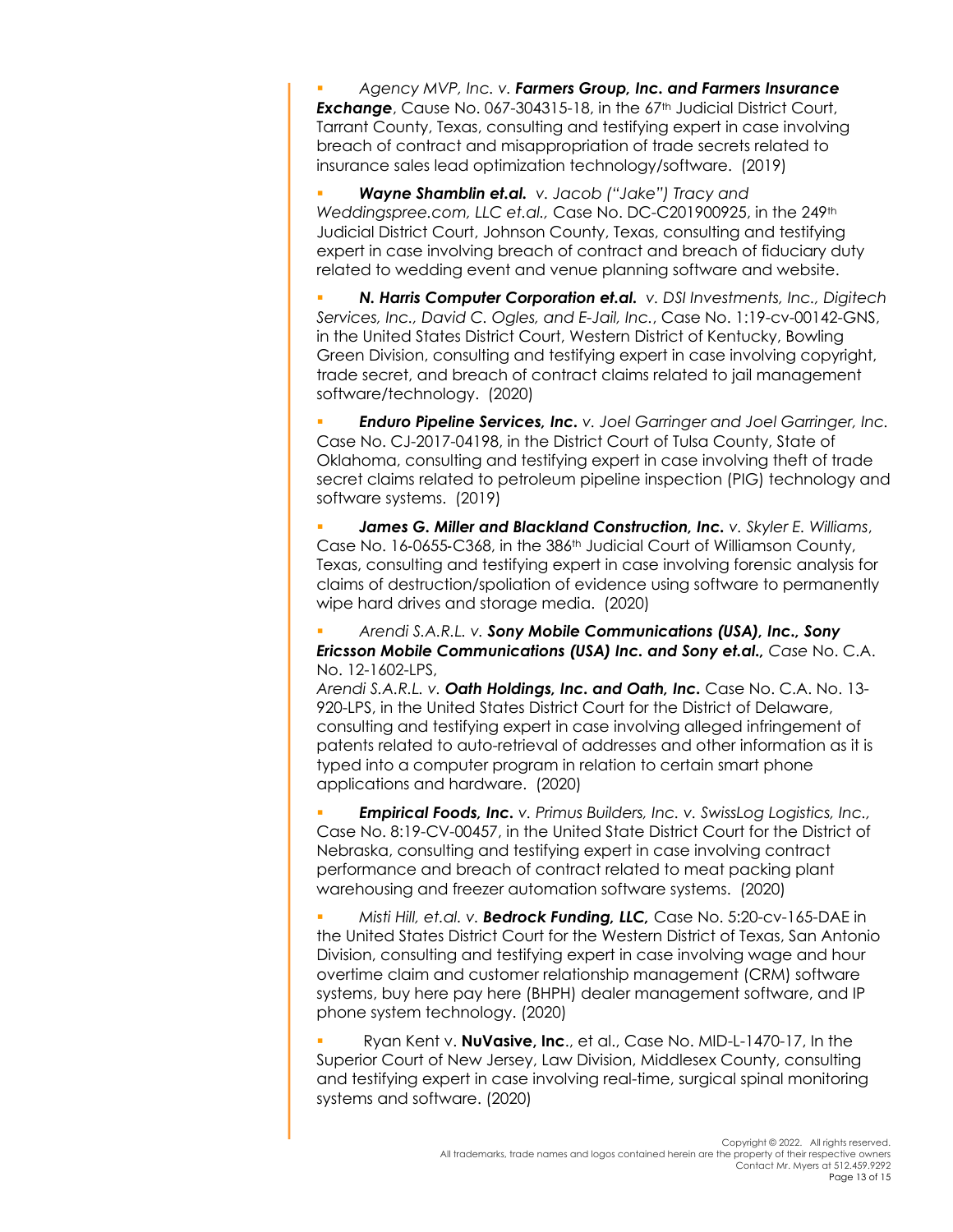§ **Corra Technology, Inc.** v. Andra Group, LP, Case No. DC-20-03227, In the District Court, 191st Judicial District, Dallas County, Texas, consulting and testifying expert in case involving software project/contract performance dispute along with confidential and proprietary and trade secret information misappropriation. (2021)

**Daedalus Blue LLC** v. SZ DJI Technology Co., Ltd. and DJI Europe B.V., Case No. C:20-CV-00073, in the United States District Court, Western District of Texas, Waco Division, consulting and testifying expert in patent infringement case involving automated drone/UAV technology and software for navigation and obstacle avoidance. (2021)

§ Agri Beef Co. v. **Corra Technology, Inc.**, Case No. 1:20-cv-00093-SRB, in the United States District Court for the District of Idaho, consulting expert in software project/contract performance dispute along with confidential and proprietary and trade secret information misappropriation. (2021)

§ **AudioEye, Inc.** v. accessiBe Ltd., Case No. 6:20-cv-997-ADA, in the United States District Court, Western District of Texas, Waco Division, consulting and testifying expert in patent infringement case involving technology for improving accessibility in websites and software. (2021)

**LoganTree LP** v. Garmin International, Inc. v. Garmin USA, Inc., in the United States District Court for the District Court of Kansas, consulting and testifying expert in patent infringement case involving device and software technology for measuring user movement during physical activity. (2021)

§ **Farmers Insurance Exchange and Farmers Group, Inc.** v. The Auto Club Group, Automobile Club of Michigan dba AAA Michigan, et al., Case No. BC681655 in the Superior Court of the State of California, County of Los Angeles, consulting and testifying expert in case involving confidential, and proprietary and trade secret information misappropriation related to insurance software. (2021)

*TN Incorporation Ltd., v. Fidelity Information Services, LLC et.al., Case* No. 2:18-cv-05552-WB, in the United State District Court for the Eastern District of Pennsylvania, consulting and testifying expert in case involving ownership of international banking software and technology. (2021)

§ Morton et.al. v. **Henry County 911 Emergency Communication, et.al.**, Case No. 19CA-CC00256, in the Circuit Court of Cass County, Missouri, consulting and testifying expert in case involving development, testing and performance of 911 call center software. (2021)

§ **Scanz Technologies, Inc.** v. Jewmon Enterprises, LLC, Case No. 20-cv-22957 (RNS/EGT), in the United State District Court for the Southern District of Florida, Miami Division, consulting and testifying expert in case involving intellectual property and trade secret misappropriation related to stock trading algorithms and software. (2021)

**Open Text, Inc.** v. Northwell Health, Inc., Case No. CV-19-9216 FMO (ASx), in the United States District Court for the Central District of California, consulting expert witness in case involving software license overuse related to node-based licensing and installation of forensic software. (2021)

§ Prelitigation software project and product performance audit for large German multinational industrial company.

§ Special neutral master in arbitration involving forensic analysis and auditing related to a dispute in the multilevel marketing/distribution industry.